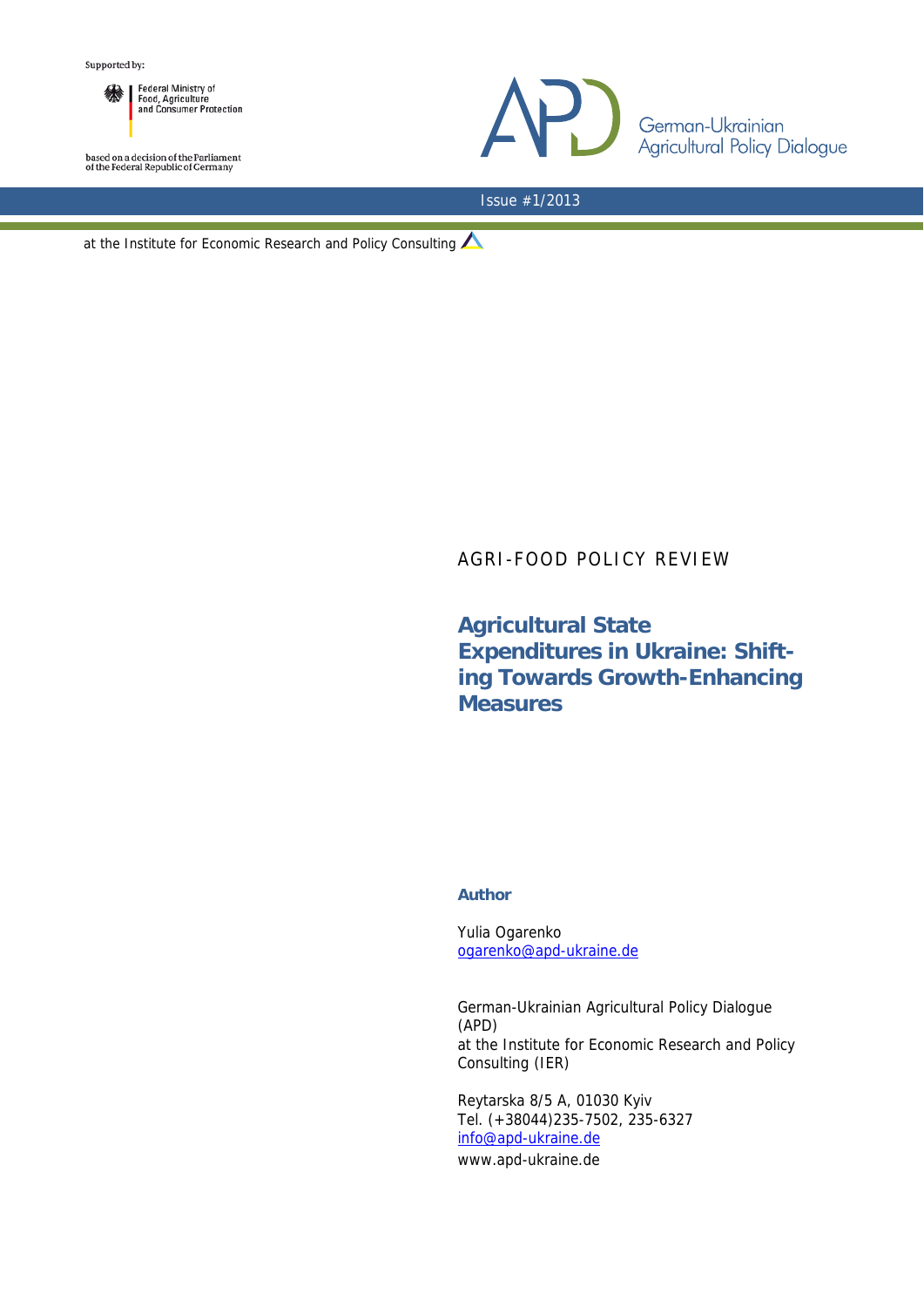**State support to agricultural sector is characterized by a significant gap between planned and executed expenditures. There is also a tendency of state support shifting towards growth-enhancing measures, which should stimulate development of competitive agricultural sector. However, both effectiveness and efficiency of these expenditures is yet to be improved.** 

In 2012, state expenditures in the agricultural sector amounted to around 9.8 bln UAH which is slightly lower than in 2011. In fact, planned agricultural outlays were much higher and only 73.4% of the planned budget was executed which is the lowest indicator for the last 6 years. This means that agricultural producers counting for government support are constantly underfinanced which undermines trust in government and, thus, hampers investment climate in the sector. After significant drop of executed state support measures to the agriculture sector in 2009 a slight increase is observed since then. State budget outlays planned for agricultural sector in 2013 are rather modest, just 4% higher than executed expenditures in 2012. The key question is what share of this budget will be finally executed.

Figure 1 illustrates state support measures differentiated as production subsidies (or the so-called "growth-hampering" measures) and "growthenhancing" measures, following WTO approach for classification of outlays into "amber box" and "green box" measures.

The first category (amber box) covers market price support and direct subsidies related to production levels, which distort production and trade. The use of "amber box" measures is limited by Aggregate Measure of Support set for Ukraine at the level of around 3 bln UAH. On the one hand, this requirement is easily achieved by Ukraine; actual agricultural outlays have not exceeded this limit since 2008 (see Figure 1.). On the other hand, poor execution of "amber box" measures has become a common practice that affects business planning of agricultural enterprises.

In Ukraine, production subsidies are mainly directed towards financial support of horticulture, livestock and crop production, and price support measures through Agrarian Fund amounting in

total to 0.8 bln UAH in 2012 (1.3 bln UAH are envisioned for 2013). Notably, in the last two years, production subsidies were significantly underfinanced. In particular, only 41% in 2011 and 29% in 2012 of direct support to producers planned in the budget was actually allocated. Many agricultural producers complain about such inconsistent policy and non-transparent procedures of funds allocation. Thus, production subsidies is not only economically inefficient support measure but it's practical implementations is also questioned.

The second group includes measures that do not distort trade or cause minimal distortion, e.g. state-funded agricultural research and training, environmental protection and regional development programs. Government programs not targeted at any particular products and direct income support for farmers decoupled from production levels or prices are also included. "Green box" support measures are allowed without any limitations as they support free trade policies and stimulate "healthy" development of the sector in the long term.

Last year the largest shares of growth-enhancing or "green box" measures were directed to cover administrative costs of the Ministry of Agricultural Policy and other government bodies relevant for the sector, education and land market development programs (34%, 32% and 10%, respectively). Notably, administrative costs increased about two times in the last 6 years which evokes concerns regarding effectiveness of such expenditures. Execution rate of "green box" measures is generally higher than for the "amber box", 92% and 84% for 2011 and 2012, respectively.

Overall, a general trend is observed that state support is moving away from production subsidies towards "growth-enhancing" measures. Figure 1 clearly illustrates that the share of production subsidies in the total executed agricultural outlays has dropped significantly, from 46% in 2007 to 8% in 2012. At the same time, total amount of "green box" measures increased considerably both in relative and absolute terms. This move away from inefficient and trade distorting state support measures should release funds for investments in agricultural education, training and extension services and is expected to bring long-term benefits to the sector. The EU member states stepped on